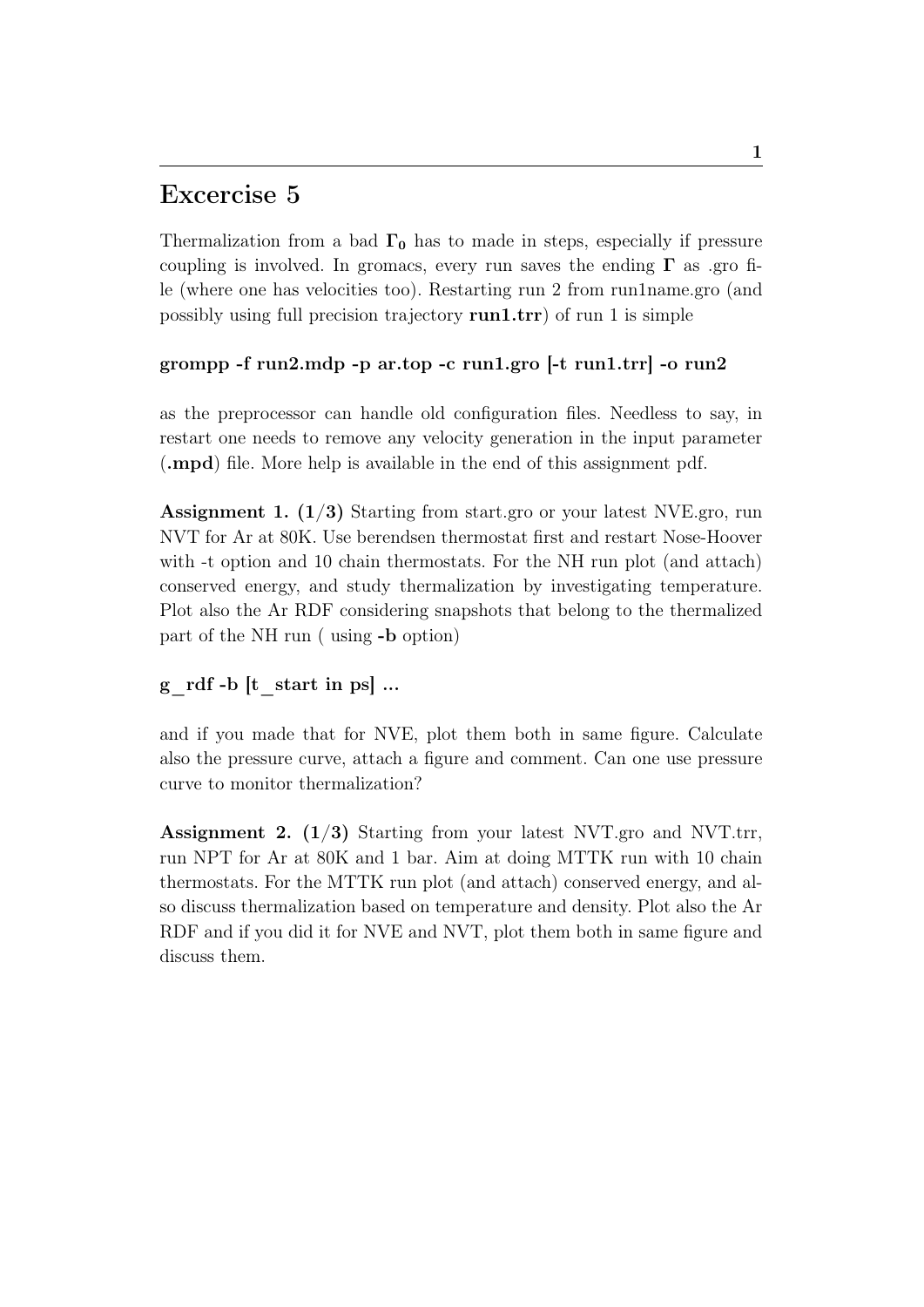**Assignment 3.** ( $1/3$ ) Starting from your latest NPT.gro and NPT.trr, run an NVT simulation for Ar at 3K Using Nose-Hoover chain thermostat. Visualize the trajectory, attach a the last snapshot and comment. Run then an NPT at 3K and 1 bar (Again aim using MTTK). Check thermalization, visualize and attach a snapshot. Please comment something.

The  $-cn$  option for  $g$  rdf yields also the cumulative neighbor number curve as a function of r. Based on this and the standard RDF curve for thermalized Ar at 3K and 1 bar, which of the three cubic unit cells, simple, bulk centered or face centered would you say solid Ar at 3K and 1 bar probably has? What is the unit cell side length? Based on this, at which distances would you expect peaks in the RDF? Compare with the one you calculated.



Return your solutions to Ville moleculardynamicssimulations@gmail.com, latest by Friday excercise session 11.10.2013. Please make the solution letter a single PDF.

For some help, turn the page  $\rightarrow$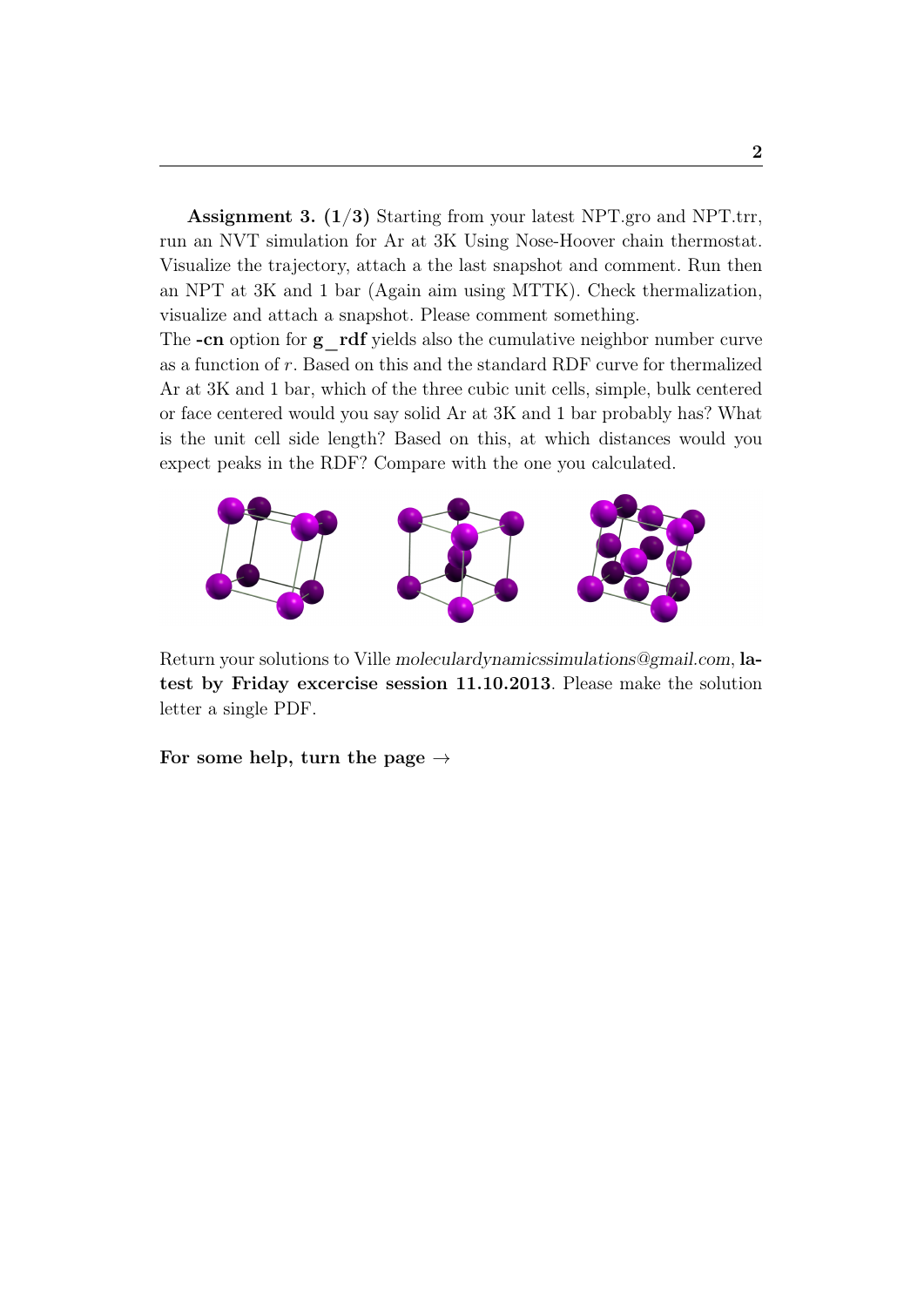## Thermostats and Barostats

To turn on a thermostats and barostats, you will need modify the .mdp file. If you need only thermostat, modify only that part... One may choose different relaxation times  $\tau$  and compressibility  $\kappa$  in certain cases. Here we will use  $\tau$  values of picoseconds and  $\kappa$  of water. Using Nose-Hoover chains requires velocity-Verlet integrator  $integrate$   $m$   $m$  $v$  as the method needs velocities  $v_i$ . Moreover if you want to use NH chain and p-coupling, use the MTTK run. yFor restart runs, you also need to remove the generate velocities section.

### Berendsen P&T

| ; Temperature coupling berendsen |                                                     |
|----------------------------------|-----------------------------------------------------|
| tcoupl                           | = Berendsen                                         |
| tc-grps                          | $=$ system                                          |
| $tau_t$                          | = XXX ; berendsen relaxation time in ps             |
| $ref_t$                          | = XXX ;reference temperature, in Kelcin             |
| ; Pressure coupling 1            |                                                     |
| pcoupl                           | $=$ Berendsen                                       |
| pcoupltype                       | $=$ isotropic                                       |
| $tau_p$                          | = XXX ; berendsen coupling time in ps               |
| $ref_p$                          | = XXX ;reference pressure, in bar                   |
| compressibility                  | = 4.5e-5 ; water compressibility is 4.5e-5 [bar-1]. |

### Nose-Hoover and Parrinello-Rahman

| ;Temperature coupling nose-hoover |                                                            |
|-----------------------------------|------------------------------------------------------------|
| tcoupl                            | $=$ Nose-Hoover                                            |
| nh-chain-length                   | = 1 ; IF SINGLE NH IS ENOUGH                               |
| tc-grps                           | $=$ system                                                 |
| $tau_t$                           | = XXX ; in ps (value should be at least 5 times            |
|                                   | ; larger to berendsen tau)                                 |
| $ref_t$                           | = XXX ; reference temp, kelvin                             |
|                                   | ; Pressure coupling isotropic parrinello-rahman = andersen |
| pcoupl                            | = Parrinello-Rahman ; IF SINGLE NH IS ENOUGH               |
| pcoupltype                        | $=$ isotropic                                              |
| $tau_p$                           | = XXX ; in ps (value should be at least 5 times            |
|                                   | ; larger to berendsen tau)                                 |
| ref_p                             | = XXX ;reference pressure, in bar                          |
| compressibility                   | $= 4.5e-5$                                                 |